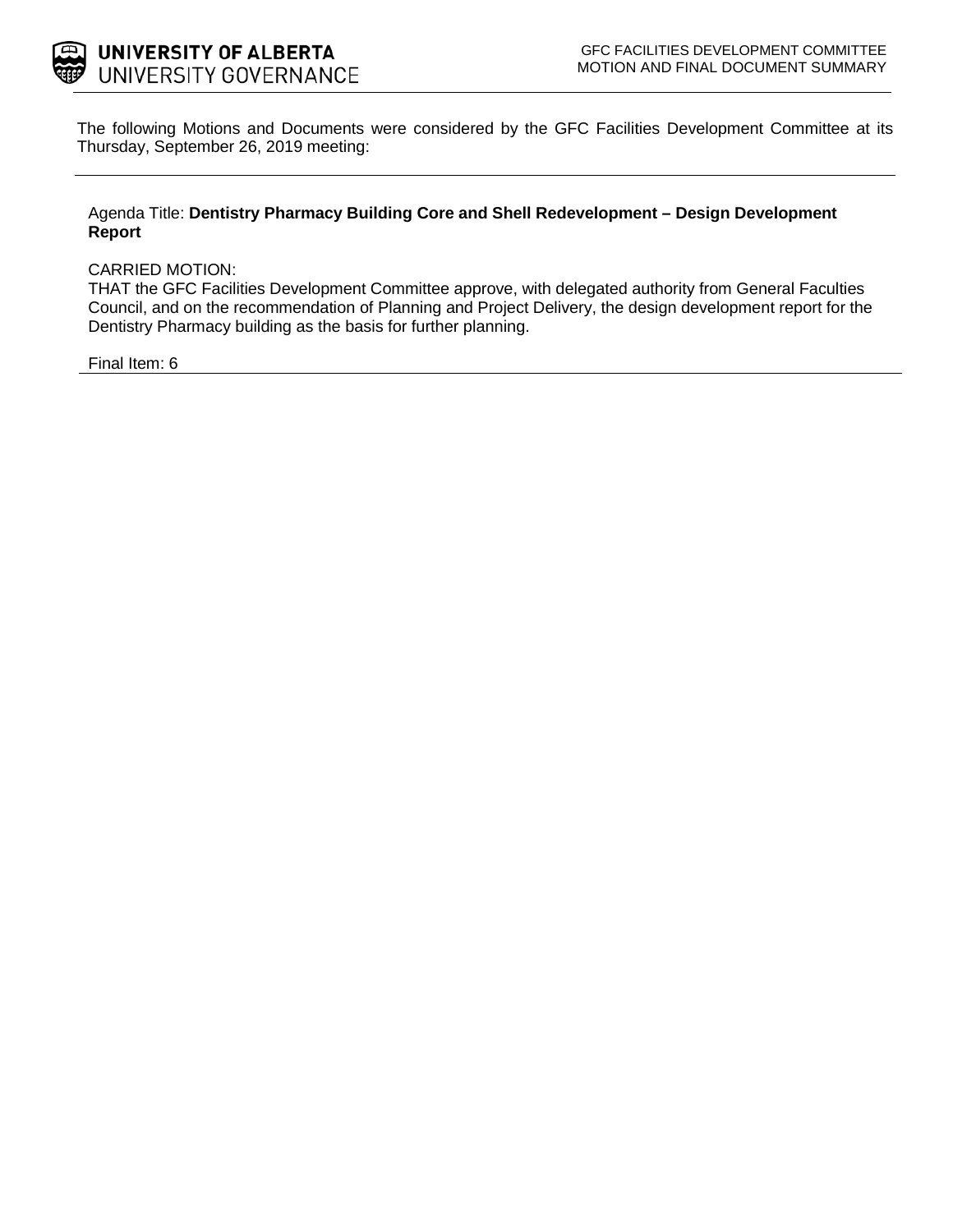

For the Meeting of September 26, 2019

FINAL Item No. 6

# **Governance Executive Summary Action Item**

| <b>Agenda Title</b> | Dentistry Pharmacy Building Core and Shell Redevelopment - |  |
|---------------------|------------------------------------------------------------|--|
|                     | <b>Design Development Report</b>                           |  |

#### **Motion**

THAT the GFC Facilities Development Committee approve, with delegated authority from General Faculties Council, and on the recommendation of Planning and Project Delivery, the design development report for the Dentistry Pharmacy building as the basis for further planning.

### **Item**

| <b>Action Requested</b> | $\boxtimes$ Approval $\Box$ Recommendation                 |  |
|-------------------------|------------------------------------------------------------|--|
| Proposed by             | Andrew Sharman, Vice-President (Facilities and Operations) |  |
| Presenter(s)            | Pat Jansen, AVP, Planning and Project Delivery, F&O        |  |
|                         | Ben Louie, University Architect, OUA, P&PD, F&O            |  |
|                         | Lorna Baker-Perri, Director, Space Management, P&PD, F&O   |  |

### **Details**

| Responsibility                 | Vice-President (Facilities and Operations)                                                                                                                                                                                                                                                                                                                                                                                                                                                                                    |  |  |
|--------------------------------|-------------------------------------------------------------------------------------------------------------------------------------------------------------------------------------------------------------------------------------------------------------------------------------------------------------------------------------------------------------------------------------------------------------------------------------------------------------------------------------------------------------------------------|--|--|
| The Purpose of the Proposal is | To provide members of the Facilities Development Committee with a                                                                                                                                                                                                                                                                                                                                                                                                                                                             |  |  |
|                                | design resolution for the repurposing and renewal of the Dentistry<br>Pharmacy building under phase one - core and shell.                                                                                                                                                                                                                                                                                                                                                                                                     |  |  |
| <b>Executive Summary</b>       | The repurposing and renewal of the Dentistry Pharmacy building was<br>identified as an institutional priority capital project, to address significant<br>building deficiencies, space use and asset management issues at the<br>centre of North Campus.                                                                                                                                                                                                                                                                       |  |  |
|                                | Five project drivers and deliverables are identified and supported:                                                                                                                                                                                                                                                                                                                                                                                                                                                           |  |  |
|                                | Facility and resource stewardship<br>Space stewardship<br>Administrative effectiveness and efficiency<br>Academic / institutional branding and recruitment<br>$\bullet$<br>Campus crossroads and student life<br>The project implementation is divided into two specific phases, the core<br>and shell phase (this submission) and the programming and occupant<br>fit-out phase (future submission). This strategy was necessary due to<br>building decant logistics and funding cash flow profiles.                         |  |  |
|                                |                                                                                                                                                                                                                                                                                                                                                                                                                                                                                                                               |  |  |
|                                | This design development report summarizes planning and design<br>resolution regarding the core and shell phase, including a detailed<br>examination of the conditions and viability of adaptive reuse of the<br>historic structure. That is consistent with the governance approved<br>schematic design report to retain the 1922 wing and to demolish the<br>1946, 1947 and 1958 wings, (consistent with the sector plan), with a<br>preferred option recommendation for the design and construction of a<br>new north wing. |  |  |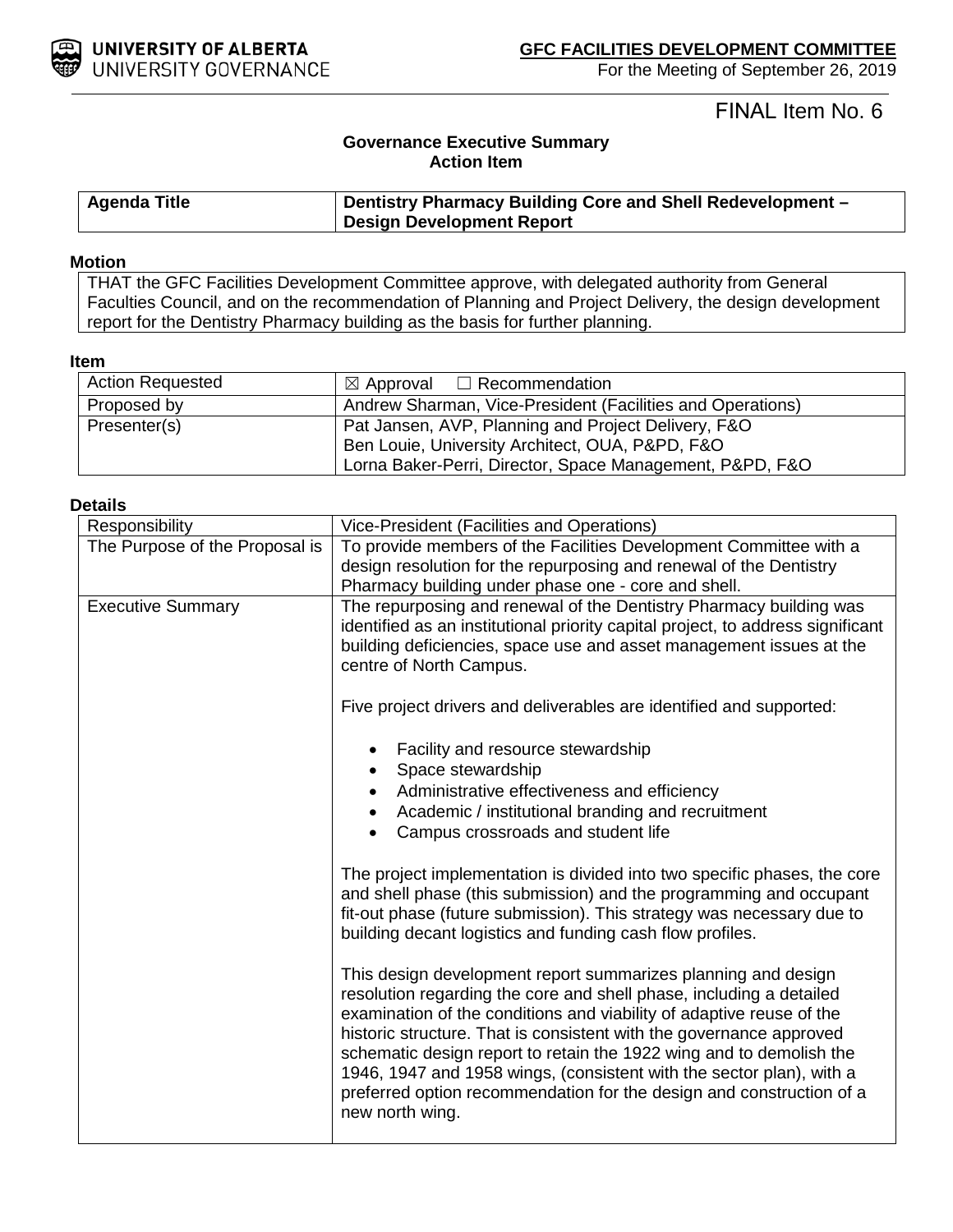

# **GFC FACILITIES DEVELOPMENT COMMITTEE**

For the Meeting of September 26, 2019

# Item No. 6

|                                    | Preliminary programming space categories were developed to include<br>University and public realm, student success, special character, general<br>office and support services.                                                                                                                                                                                                                                                                                                                                                                                                                                                                                                                                                                                                        |
|------------------------------------|---------------------------------------------------------------------------------------------------------------------------------------------------------------------------------------------------------------------------------------------------------------------------------------------------------------------------------------------------------------------------------------------------------------------------------------------------------------------------------------------------------------------------------------------------------------------------------------------------------------------------------------------------------------------------------------------------------------------------------------------------------------------------------------|
|                                    | The result will be a transformation of a prized piece of University of<br>Alberta history into a new campus crossroads, centrally located, easily<br>accessible to the University community, a porous public realm with a<br>presence on 89 Ave Students Blvd, supporting student success, and<br>connected to the rest of the campus in geography, history, purpose, and<br>meaning. This building renewal will give this treasured asset a second<br>life $-$ to serve as a welcoming front door and a main stage of the<br>University on North Campus.                                                                                                                                                                                                                             |
| Supplementary Notes and<br>context | At its meeting of March 21, 2019, GFC FDC approved the schematic<br>design report for the Dentistry Pharmacy Building. During the discussion<br>members expressed several comments and questions, including but not<br>limited to: modern and traditional architecture and concerns about<br>finding the most pleasing balance; the concept of a vertical university;<br>access, open space and light in the design; the plans for "university<br>public realm" space; building code requirements; the potential to<br>incorporate wellness space, including pleasant stairwells; consideration<br>of the people who use the building; the goal to restore as much of the<br>original elements as possible; and honoring the past while also planning<br>and building for the future. |

# **Engagement and Routing** (Include meeting dates)

| <b>Consultation and Stakeholder</b>                                                                                                                                      | Those who are actively participating:                                                                                                                                                                                                                                                                                                                                                                                                                                                                                                                                                                                                                                                                                                                                                                                      |  |  |
|--------------------------------------------------------------------------------------------------------------------------------------------------------------------------|----------------------------------------------------------------------------------------------------------------------------------------------------------------------------------------------------------------------------------------------------------------------------------------------------------------------------------------------------------------------------------------------------------------------------------------------------------------------------------------------------------------------------------------------------------------------------------------------------------------------------------------------------------------------------------------------------------------------------------------------------------------------------------------------------------------------------|--|--|
| Participation<br><for information="" on="" the<br="">protocol see the <b>Governance</b><br/><b>Resources section Student</b><br/><b>Participation Protocol&gt;</b></for> | AVP, Planning and Project Delivery, Facilities and Operations<br>٠<br>Office of the University Architect, Planning and Project Delivery<br>$\bullet$<br>Space Management Office, Planning and Project Delivery<br>$\bullet$<br>Engineering and Technical Services, Planning and Project<br>$\bullet$<br><b>Delivery</b><br>Project Management Office, Planning and Project Delivery<br>٠<br>Operations Building, Operations and Maintenance<br>$\bullet$<br>Buildings, Grounds and Environmental Services, Operations<br>and Maintenance<br>Trade Infrastructure and Maintenance, Operations and<br>$\bullet$<br>Maintenance<br>Energy Management and Sustainable Operations, Utilities<br>$\bullet$<br>Utilities Services - Mechanical, Utilities<br>$\bullet$<br>Utilities Services - Electrical, Utilities<br>$\bullet$ |  |  |
|                                                                                                                                                                          | Those who have been consulted:<br>AVP, Utilities, Facilities and Operations<br>AVP, Operations and Maintenance, Facilities and Operations.                                                                                                                                                                                                                                                                                                                                                                                                                                                                                                                                                                                                                                                                                 |  |  |
|                                                                                                                                                                          | Those who have been informed:<br>Vice-President (Facilities and Operations)                                                                                                                                                                                                                                                                                                                                                                                                                                                                                                                                                                                                                                                                                                                                                |  |  |
| Approval Route (Governance)                                                                                                                                              | March 21, 2019 GFC Facilities Development Committee                                                                                                                                                                                                                                                                                                                                                                                                                                                                                                                                                                                                                                                                                                                                                                        |  |  |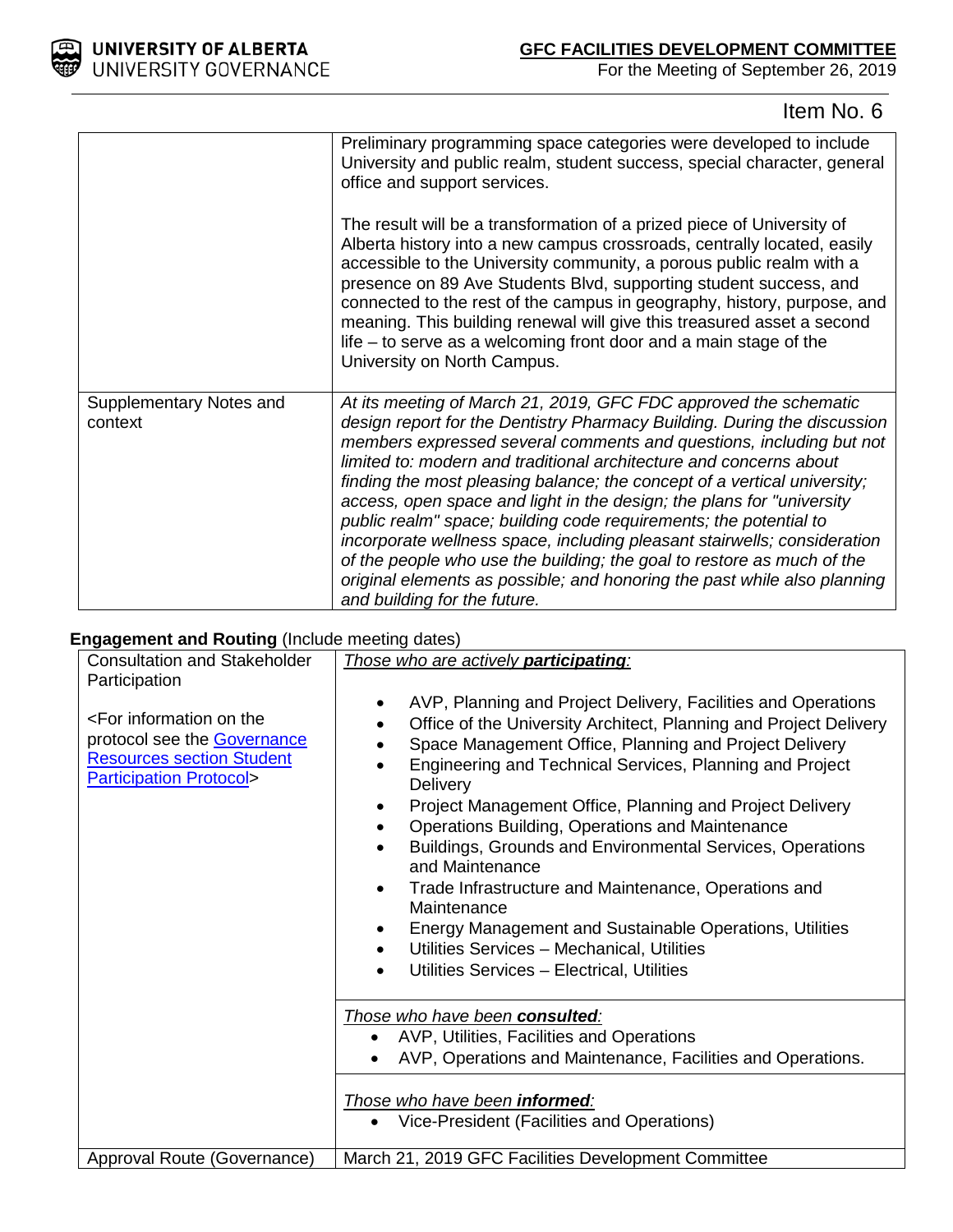

 $\Gamma$ 

Τ

For the Meeting of September 26, 2019

Item No. 6

| FINAL Item: 4: Dentistry Pharmacy Building Core and Shell<br><b>Redevelopment - Schematic Design Report</b>                                                                                                                                                                                                          |  |
|----------------------------------------------------------------------------------------------------------------------------------------------------------------------------------------------------------------------------------------------------------------------------------------------------------------------|--|
| <b>CARRIED MOTION:</b><br>THAT the GFC Facilities Development Committee approve, with<br>delegated authority from General Faculties Council, and on the<br>recommendation of Planning and Project Delivery, the schematic design<br>report for the Dentistry Pharmacy building as the basis for further<br>planning. |  |

## **Strategic Alignment**

| Alignment with For the Public                                  |                                                                                                                                                                                                                                                                                                             |  |
|----------------------------------------------------------------|-------------------------------------------------------------------------------------------------------------------------------------------------------------------------------------------------------------------------------------------------------------------------------------------------------------|--|
| Good                                                           | OBJECTIVE 5: Build and strengthen trust, connection, and a sense of<br>belonging among all members of the university community through a<br>focus on shared values.                                                                                                                                         |  |
|                                                                | OBJECTIVE 6: Build and support an integrated, cross-institutional<br>strategy to demonstrate and enhance the University of Alberta's<br>local, national, and international story, so that it is shared,<br>understood, and valued by the full University of Alberta community<br>and our many stakeholders. |  |
|                                                                | OBJECTIVE 16: Enhance, increase, and sustain reciprocal, mutually<br>beneficial community relations, community engagement, and<br>community-engaged research and scholarship that will extend the<br>reach, effectiveness, benefit, and value of our university-community<br>connections.                   |  |
|                                                                | OBJECTIVE 20: Continue to build and support an integrated approach to<br>social, economic, and environmental sustainability that<br>incorporates teaching and learning, research, outreach, capacity<br>building, and the operations that support them.                                                     |  |
|                                                                | OBJECTIVE 21: Encourage continuous improvement in administrative,<br>governance, and risk management systems, procedures, and<br>policies that enable students, faculty, staff, and the institution as a<br>whole to achieve shared strategic goals.                                                        |  |
|                                                                | OBJECTIVE 22: Secure and steward financial resources to sustain,<br>enhance, promote, and facilitate the university's core mission and<br>strategic goals.                                                                                                                                                  |  |
|                                                                | OBJECTIVE 23: Ensure that the University of Alberta's campuses,<br>facilities, utility, and information technology infrastructure can<br>continue to meet the growth needs and strategic goals of the<br>university.                                                                                        |  |
| Aligns with the Integrated<br><b>Asset Management Strategy</b> | Aligns with fourteen principles regarding Student Success, Life<br>Experience, Research and Scholarship, Asset Management, Campus<br>Character and Decision Making.                                                                                                                                         |  |